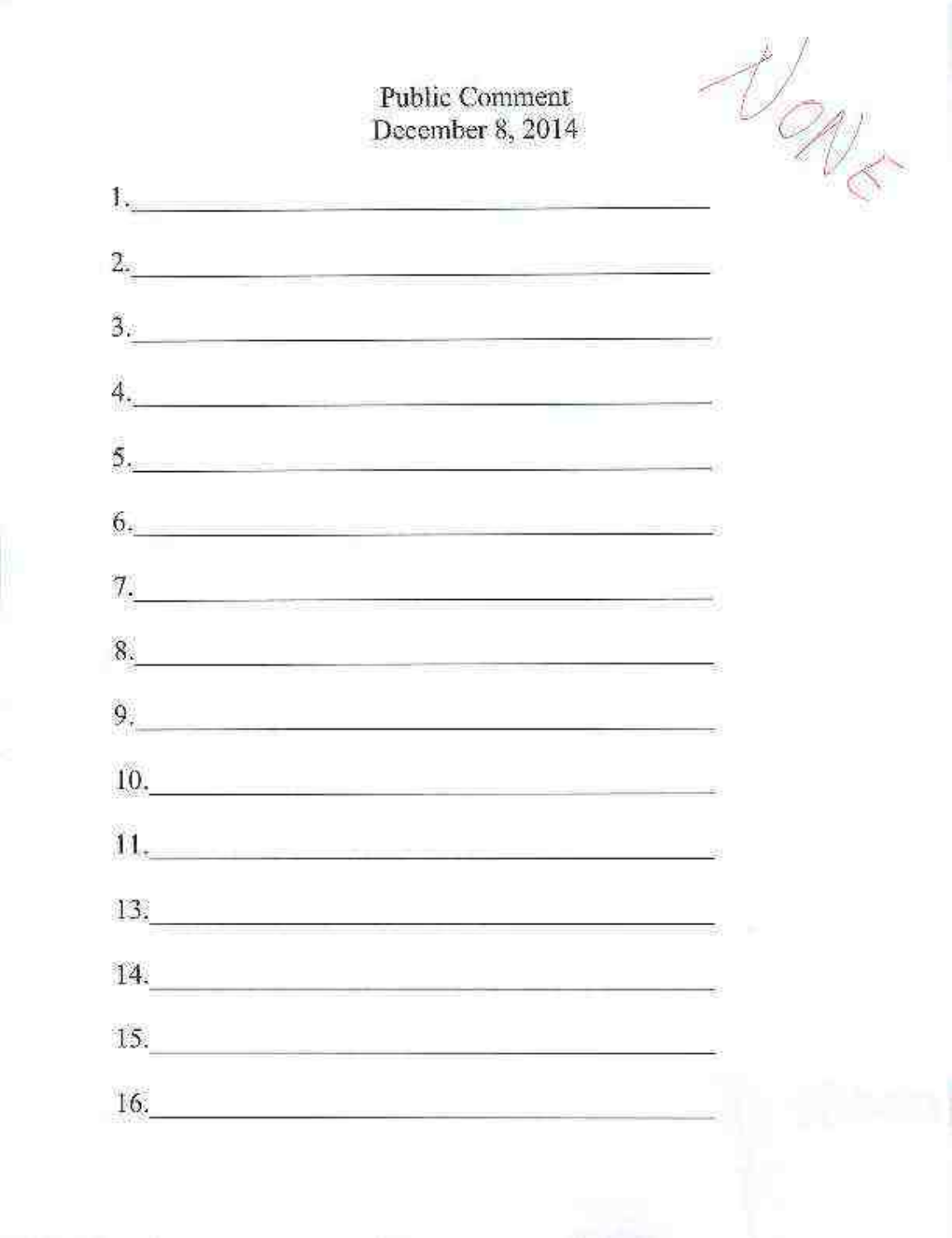# **I. Purpose:**

Establish the Oconee County Agricultural Advisory Committee (OCAAC) in order to increase the level of representation and participation from the Agricultural community in economic policy and land use policy development as it relates to agri‐business, agri‐tourism and agricultural activities in general.

# **II. Role and General Responsibilities:**

- a. Identify ways to bolster agri-business, agri-tourism and agriculture in general
- b. Serve as an educational and public awareness forum for agriculture related topics
- c. Coordinate policy development with other jurisdictions and agencies to better promote the agriculture industry on the state level
- d. Make policy recommendations, through the Planning Commission, to County Council regarding agricultural land use policy

### **III. Membership:**

- a. 7 voting appointed by County Council based on recommendations from agriculture community
	- i. 5 ‐ 7‐At‐Large
		- 1. Clemson Extension Office
		- 2. Traditional Agricultural activities
		- 3. Agri‐business
		- 4. Silviculture
		- 5. Agriculture oriented non‐profits

### b. Other possible members could include:

- i. County Council Rep.
- ii. Planning Commission Rep.
- iii. School District Rep.
- iv. Municipal Reps.
- v. SC Dept. of Ag.
- vi. CVB

# **IV. Meetings:**

The OCAAC should meet quarterly in order to allow for sufficient time to fully develop policy recommendations.

### **V. Staff Support**:

The OCAAC will be responsible for discussing and exploring a variety of issues that affect the agriculture community. As a result, staff from a variety of county departments could be relied upon depending on what topics are up for discussion. Primarily though, the Community Development Department will be responsible for providing a staff liaison to the OCAAC.

### **VI. Potential Projects to include but not limited to the following:**

- a. Recommend amendments to local ordinances to preserve, protect and promote agriculture
- b. Host workshops on appropriate issues
- c. Recommend ways to improve permitting of agricultural projects
- d. Partner with the South Carolina Food Policy Council to promote food systems planning
- e. Develop a Transfer of Development Rights program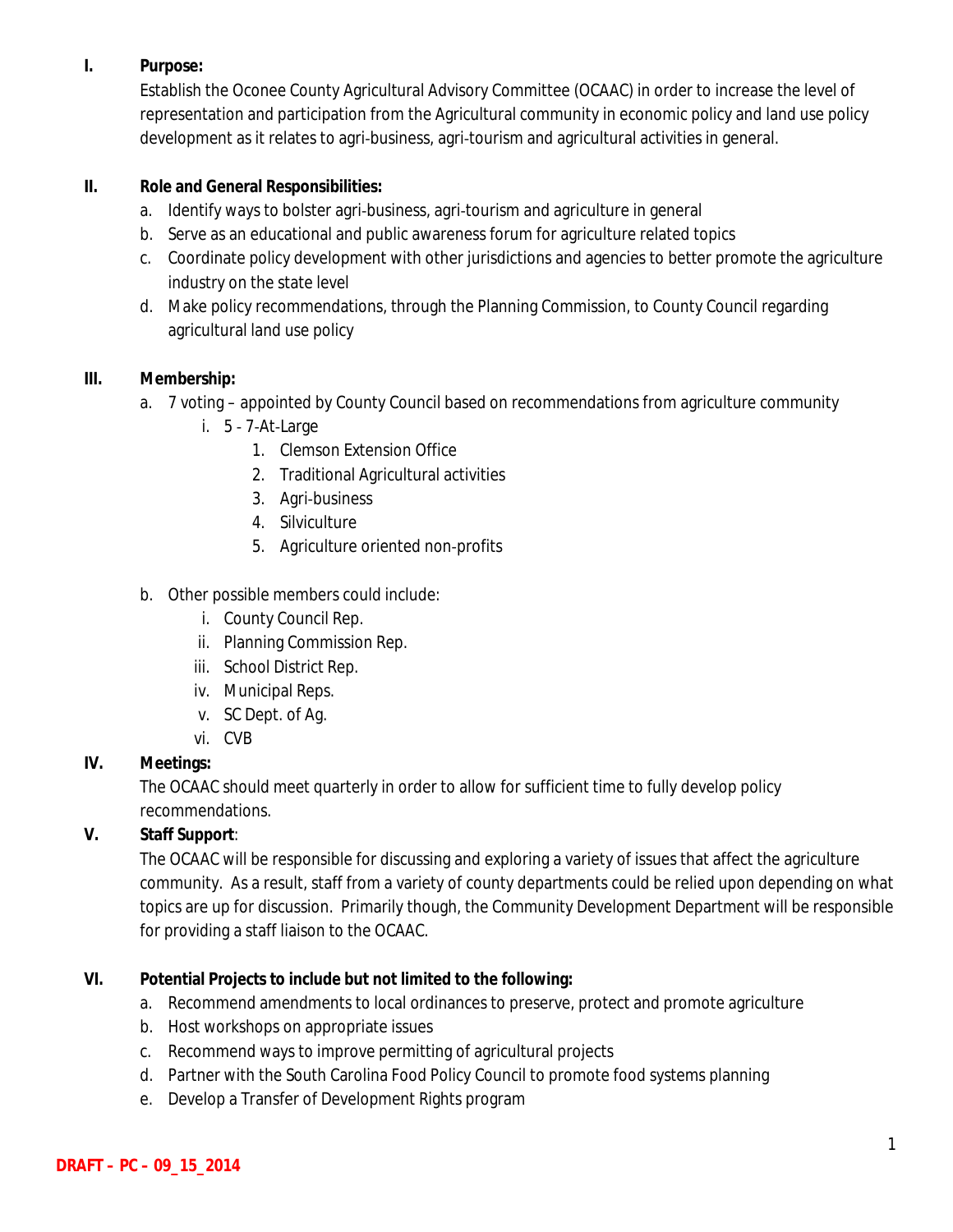

OCONEE SOIL AND WATER CONSERVATION DISTRICT 301 WEST SOUTH BROAD STREET WALHALLA SC 29691

> Rex Ramsay-Chair Lee Keese-Vice Chair Bob Winchester Sec. Treas. L.J. Jones Carol Hendrix Eddie Martin-District Manager

December 4, 2014

Josh Stephens, Etal. Oconce County Planning Commission

The Oconee Soil and Water Conservation District supports the idea of an Agricultural Committee to represent the needs, concerns and interests of the one of the largest economic contributors in Oconee County. We have questions and concerns that we think merit more discussion on an item that may have an inestimable impact on the agricultural community.

Listed below are our initial items of concern:

1. Who will make the decision as to who will populate this committee:

2. Will the sitting members of this committee represent county council districts or will they be representative of the different agricultural interests, i.e. The Cattleman's Association, The Poultry Growers Association, Bee Keepers, Forestry Association, Equine Community. Fruit and nut producers and the many other agricultural pursuits put forth in this county.

3. Who will they answer to and how will their purpose be accomplished?

We believe the above and other interested parties need to be included in the discourse on the set. up of a committee such as this. Also we believe it may be judicious to seek input from other counties that already have an agricultural committee in place so as to glean from their experience. One such person we have had experience with and is held in high regard statewide is Andrea. Pietras who coordinated the first agricultural committee in Charleston County and also developed Charleston's small farms markets for local producers.

Ħ

Respectfully yours

**Eddie Martin** District Manager Oconee Soil and Water Conservation District edward.martin@sc.nacdnet.net 864 557 6168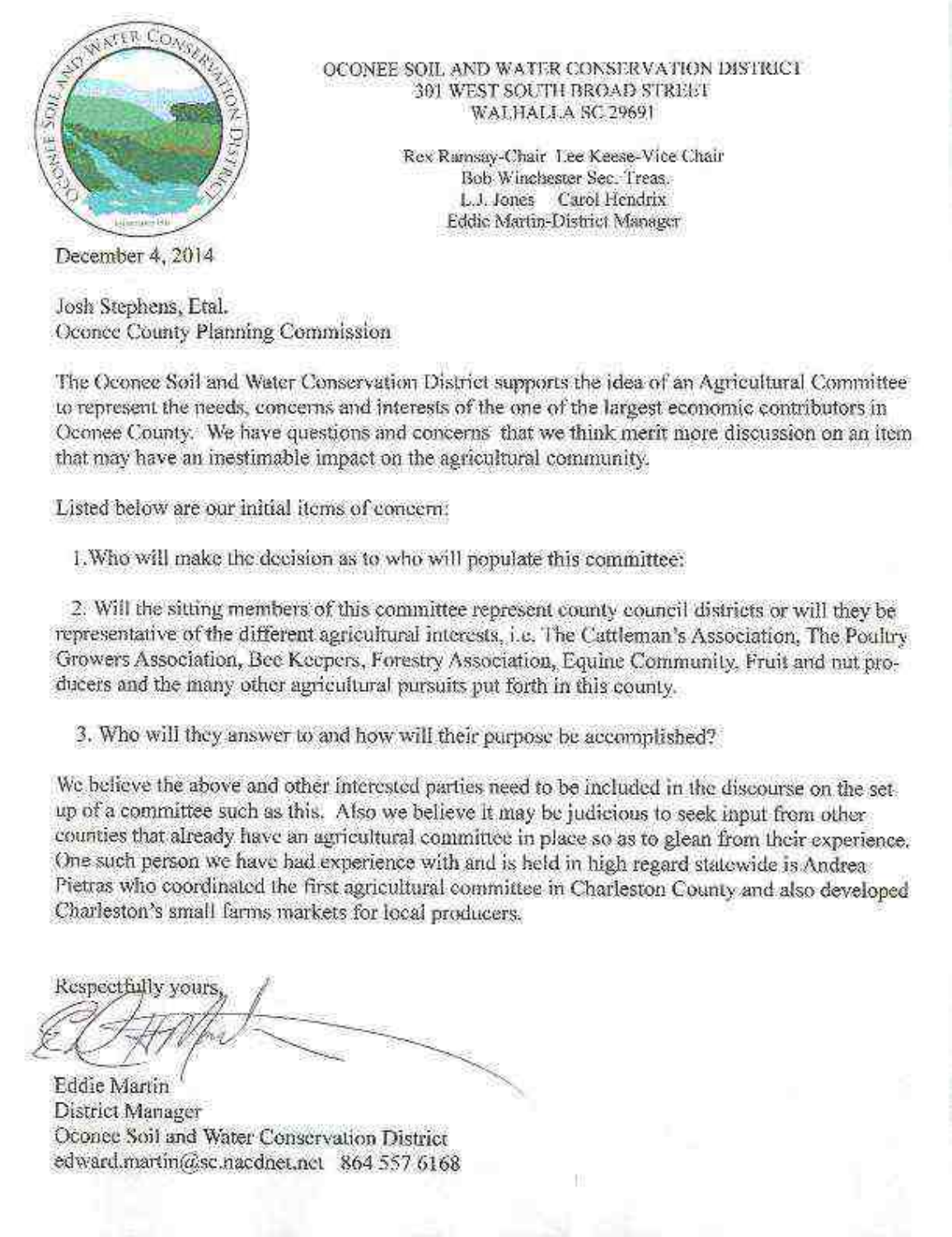

contract in some competence

2 形成 2 中国語系: 1000 点 名称是被打入的中点, 化高效率 0 分类化 4 多位的 地下 I am the second was the common members to constant the in the control of the state of the control of strength and spot season with the state of the marked by the third part of the state of the state of the state of the state of the state of the state of the state of

> $\mathcal{L}^{\mathcal{M}}(\mathcal{M},\mathcal{N},\mathcal{M})\leq\mathcal{L}^{\mathcal{M}}(\mathcal{M},\mathcal{M})$

South Rosen (2019) Andrew the Paul Care La mile

The constant larger and compared the second format second second ... where the contractors are the states in the contractors in the state of the states of the states and is not a contract of the contract of the second contract of the second second I was the common was made as stated in the common was comed

麻

浙

凉

Ш

 $\langle \rangle$ 

the content to the finger of the set in the set of the set of the state

we always the later stage to the last of a discussion that they seems it was a little communication descended and the state of the state of the state of the state of the state of country of such content that the last interval and the sun of a such shot in this country comparison and constructed desired with small boundary and sent this is constanting of the two managements of the state of the second temperature of the community of the contract of the second a characterization and and a manifest and the contraction



 $64$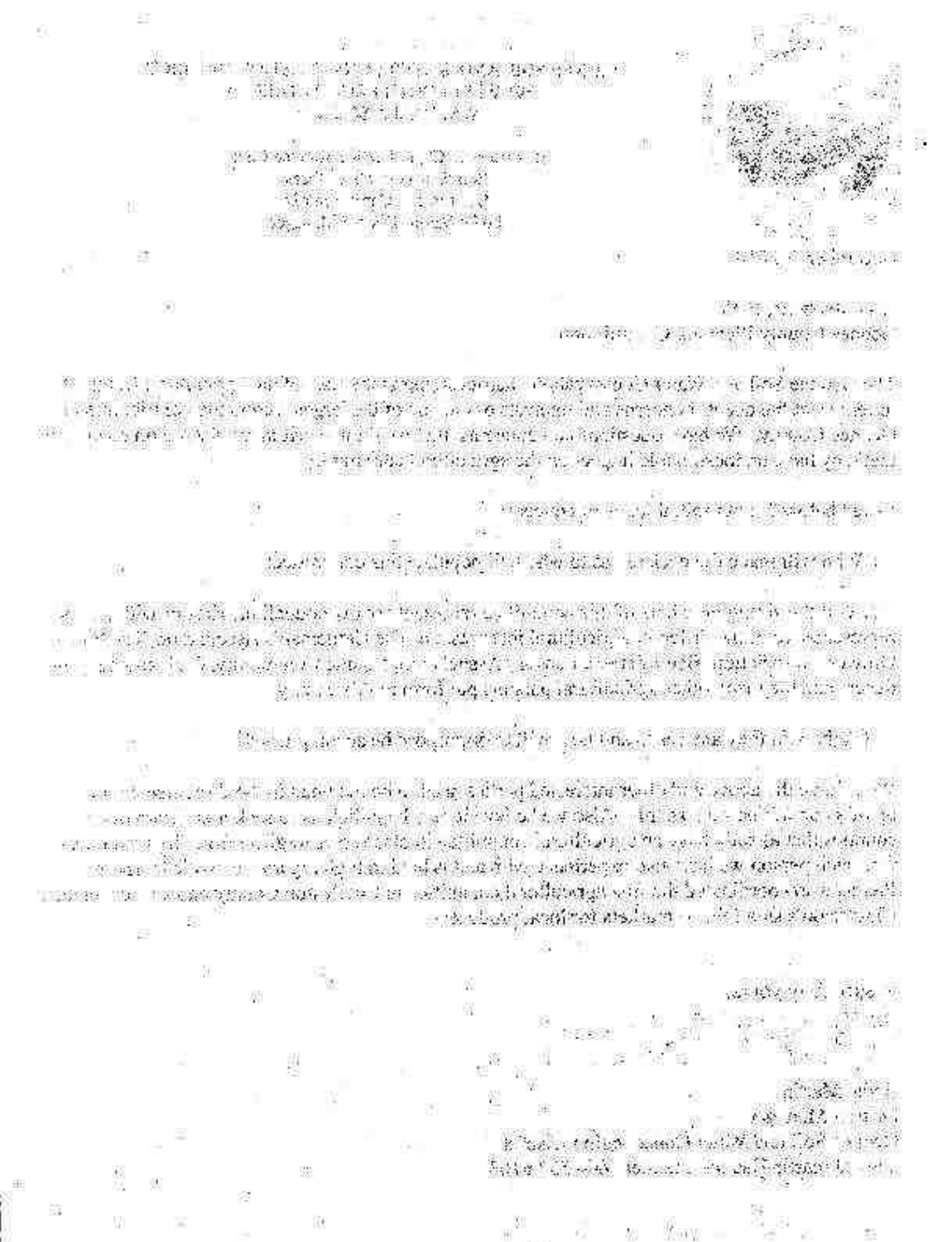#### Sec. 32‐214. ‐ Lot improvements.

- (a) *Lot arrangements.* All lots shall be arranged such that there will be no apparent difficulties in securing driveway encroachment permits or building permits for reasons of topography or other conditions and must have driveway access from an approved road. The developer shall be liable for all lots within a proposed subdivision.
- (b) *Lot dimensions.* Except where circumstances such as topography, watercourses, road alignment or existing site boundary configurations dictate otherwise, the following requirements shall apply:
	- (1) Dimensions of corner lots shall be large enough to allow for the erection of buildings observing the minimum yard setbacks from both streets, without encroaching into side and rear yard setbacks, established in the building line section of this chapter.
	- (2) Depth and width of properties reserved or laid out for business, commercial, or industrial purposes shall be adequate to provide for off-street parking and loading facilities required for that type of development, without encroaching into yard setbacks.
- (c) *Lot size.* Minimum lot size shall be .57 acres (approximately 25,000 square feet) with traditional onsite septic tanks served by public water, unless DHEC requires greater area or dimensions. All required set backs shall be met regardless of lot size. No part of a septic system shall be located within any road right-of-way.
- (d) *Building lines.* All building setback lines shall be: Front yard 25 feet from the closest edge of the right-of-way on lots abutting local roads and 40 feet from the right-of-way on lots abutting collector roads. Side yard setback of ten feet from each property line or right-of-way and rear yards setback of 25 feet from the rear property line or right-of-way except for those abutting collector roads, which shall have a setback of 40 feet.
- (e) *Double frontage lots and access to lots.*
	- (1) Every lot shall have at least 25 feet of frontage on a public or private road.
	- (2) Double frontage and reversed frontage lots shall be avoided except where necessary to provide separation of residential traffic from traffic arterials or to overcome specific disadvantages of topography and orientation.
	- (3) Lots shall not in general derive access exclusively from arterial and collector roads. Where possible, driveways should be designed and arranged so as to avoid requiring vehicles to back into traffic on arterial and collector roads.
- (f) *Usable area.* All lots adjacent to floodplains, creeks, and wetlands should use these natural features as lot boundaries when possible. Lots containing areas unsuitable for usage shall not use these areas in calculating minimum lot area.
- (g) *Septic system setback.*
	- (1) Traditional septic systems shall be constructed so that they comply with all regulations of the South Carolina Department of Health and Environmental Control (DHEC).
	- (2) The applicant shall provide the planning director a copy of all South Carolina Department of Health and Environmental Control (DHEC) permit drawings and an approved DHEC permit application for the proposed septic systems utilized within the development.
	- (3) The developer must demonstrate to the planning director that the proposed development will not adversely affect the present water table and the existing water supplies; and also demonstrate that the proposed water supply system will not be adversely affected by existing septic systems.
- (h) *Lot drainage.* Lots shall be laid out so as to provide positive drainage away from all buildings, and individual lot drainage shall be coordinated with the general storm drainage pattern for the area.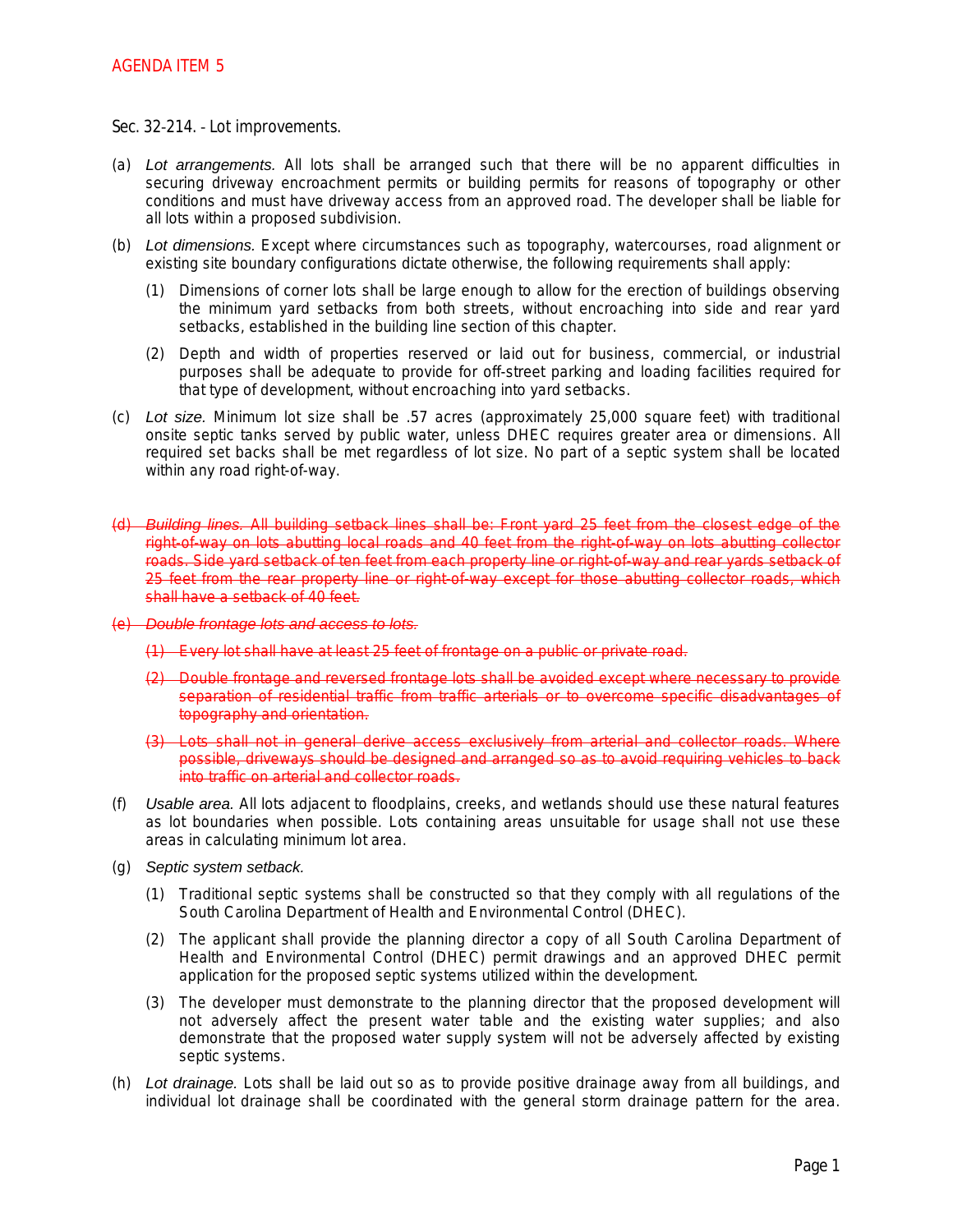Drainage shall be designed so as to prevent concentration of stormwater from each lot to any adjacent property. Drainage systems used to control water on one property shall not increase the water flow on adjacent properties without legal easements.

- (i) *Lakes and streams.* If a tract being subdivided contains a water body, or portion thereof, the ownership of and the responsibility for safe and environmentally compliant maintenance of the water body is to be placed so that it will not become a local government responsibility. The minimum area of a lot required under this article may not be satisfied by land that is under water. Where a watercourse other than storm drainage separates the lot's buildable area from the road providing access, an engineer's certified structure shall be provided linking the buildable area to the road. All watercourses shall remain free of obstructions and degradations.
- (j) *Easements.* Easements having a minimum width of ten feet and located along the side or rear lot lines shall be provided as required for utilities and drainage.
- (k) *Entrances.* One entrance is required for every 100 lots in a proposed subdivision, or a maximum of 100 lots on a dead end road with a cul-de-sac. This requirement may be waived by the planning director due to topography and feasibility. Every effort shall be made to not have an entrance directly onto an arterial road.
- (l) *Vegetative buffers.* The approval of subdivisions, site plans and/or building permits for construction of new residential units or commercial projects to be located within 1,000 feet of Lakes Keowee, Hartwell, and Jocassee shall be contingent upon the establishment of a natural vegetative buffer of a width of less than 25 feet, with a view land width of no more than 15 percent of the total length of a natural vegetative buffer. The buffer shall meet the following standards:
	- (1) To reduce nonpoint source pollution, a natural buffer of 25 feet shall be maintained with no grasses or ornamental vegetation established within that buffer. To reduce nonpoint pollution a vegetative buffer of 25 feet measured horizontally from the full pond elevation shall be maintained with no manicured laws or other managed grasses established within that buffer. A diverse mix of native plants and unmanaged (uncut below 12 inches and untreated) native grasses are preferred vegetation where available and suited to the site. Additionally, no clear cutting or mowing, cultivation activities, fertilization, use of herbicides, fungicides, or pesticides shall occur within the 25-foot buffer area. Right-of-way maintenance activities by utilities shall be exempt.
	- (2) No trees larger than six-inch caliper at four feet from the ground shall be removed unless certified to be a hazard by a registered forester or arborist.
	- (3) Trees may be limbed up to 50 percent of their height.

This regulation shall exempt projects that are located on parcels lying no closer than 25 feet from a lake shoreline or are located on parcels that are not traversed, either in full or in part, by a perennial stream, designed wetland, or other watercourse within 1,000 feet of Lakes Keowee, Hartwell, and Jocassee. The buffer shall begin at the lake's full pond level.

(Ord. No. 2008-20, Art. 4(4.1—4.12), 12-16-2008)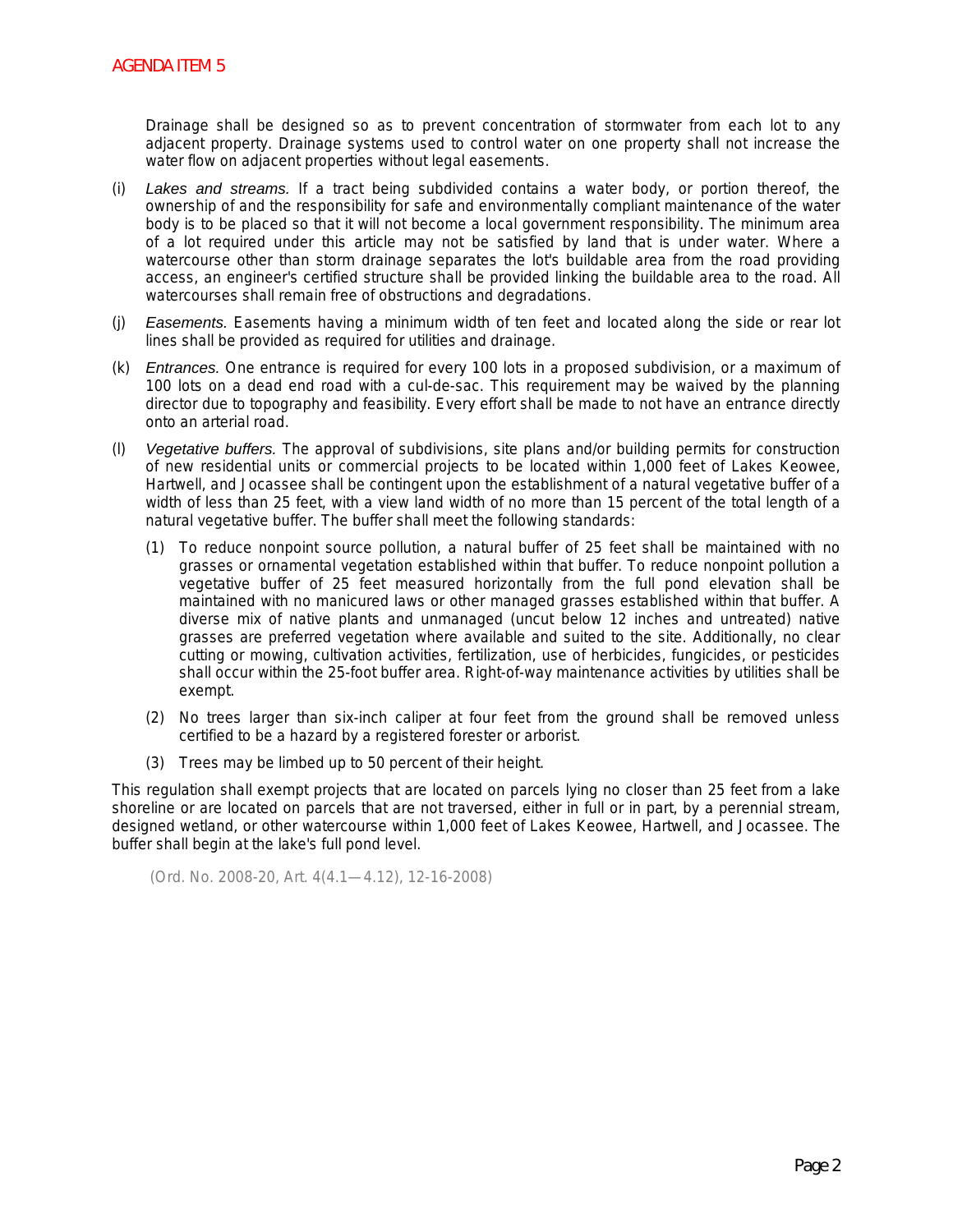Sec. 38‐10.2. ‐ Control free district (CFD).

The usage of parcels within areas designated as "control free" shall not be regulated by this chapter; however, said usage shall comply with all adopted performance standards, overlay districts, or any other applicable ordinance of Oconee County or chapter of the Oconee County Code of Ordinances. The control free district is intended to be the initial zoning district for all parcels within the jurisdiction at the time of initial adoption of zoning in Oconee County, only; any parcel subsequently rezoned to any other district shall not be a part of the control free district at any future date.

*Dimensional requirements:\**

| <b>Residential uses</b>       | <b>Density and Lot Size</b> |                           | Minimum Yard Requirements        |                                       |                                             | Max. Height                                 |                                              |
|-------------------------------|-----------------------------|---------------------------|----------------------------------|---------------------------------------|---------------------------------------------|---------------------------------------------|----------------------------------------------|
|                               | Min.<br>lot<br>size         | Max.<br>Density $ $ (ft.) | Min. width                       | Front<br>setback<br>(f <sub>t</sub> ) | Side<br>setback<br>(f <sub>t</sub> )        | Rear<br>setback<br>(f <sub>t</sub> )        | <b>Structure height</b><br>(f <sup>t</sup> ) |
|                               | N/A                         | N/A                       | N/A                              | 25                                    | 5                                           | 10                                          | 65                                           |
| Nonresidential<br><b>Uses</b> | <b>Minimum Lot Size</b>     |                           | <b>Minimum Yard Requirements</b> |                                       |                                             | Max. Height                                 |                                              |
|                               |                             | Min. Lot Size             | Min.<br>Width (ft.)              | Front<br>Setback<br>(f <sub>t</sub> ) | Side<br><b>Setback</b><br>(f <sub>t</sub> ) | Rear<br><b>Setback</b><br>(f <sub>t</sub> ) | <b>Structure</b><br>Height (ft.)             |
|                               | N/A                         |                           | N/A                              | 25                                    | 5                                           | 10                                          | 65                                           |

(Ord. No. 2012-14, § 1, 5-15-2012)